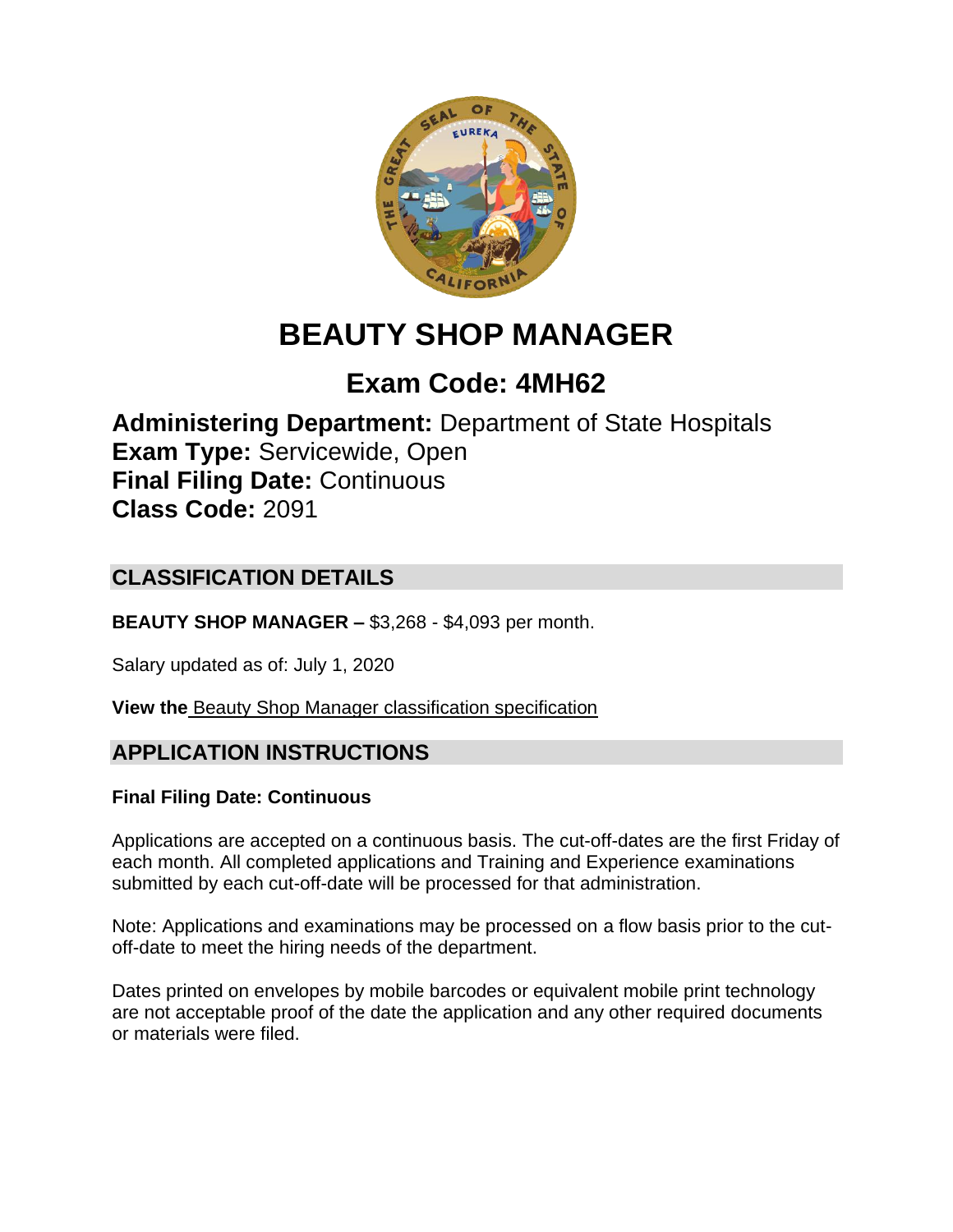#### **Who Should Apply**:

Applicants who meet the Minimum Qualifications as stated on this bulletin may apply for and take this examination. Once you have taken this examination, you may not retake it for **twelve (12)** months.

Unless otherwise stated on this bulletin, you must meet the Minimum Qualifications by the Final Filing Date or cut-off-date stated above.

#### **How to Apply**:

Applicants are required to submit an [Examination Application \(STD 678\),](https://jobs.ca.gov/pdf/std678.pdf) found at [www.calcareers.ca.gov,](http://www.calcareers.ca.gov/) either by mail, in person, or via email to the address listed below.

Once your application has been submitted, you must complete the **Training and Experience (T&E)** following the instructions below under, **Taking the Examination.**

Examination Services staff will screen each application. Applicants meeting the minimum qualifications will be admitted into the examination. **Applicants must submit the STD. 678 as well as the T&E. Failure to do so will result in a delay in the examination process.**

#### **The preferred method to apply is by emailing your STD 678 to:**

#### **[BeautyShopManager@dsh.ca.gov](mailto:BeautyShopManager@dsh.ca.gov)**

#### **Electronic signatures are acceptable.**

Indicate the Classification on your Examination Application (STD 678).

You may apply by mail or in person to: Department of State Hospitals – Sacramento Attn: Selection Services Unit, MS-14 1215 O Street Sacramento, CA 95814

Indicate the Classification on your Examination Application (STD 678).

In person hours: Monday through Friday, 8am to 5pm (excluding State holidays)

#### **Special Testing Arrangements:**

If you require assistance or alternative testing arrangements due to a disability, please contact the testing department listed in the Contact Information section of this bulletin.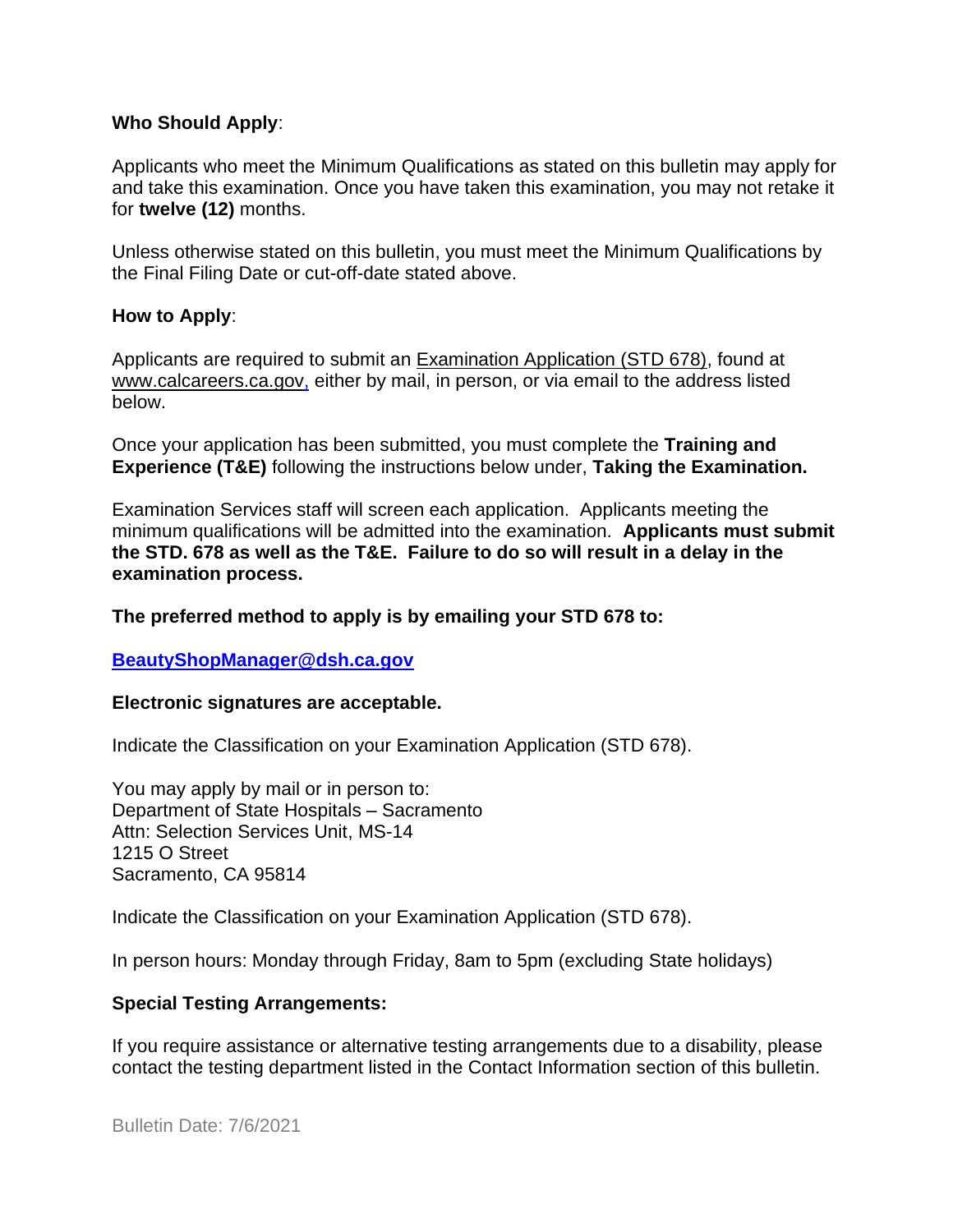#### **MINIMUM QUALIFICATIONS**

All applicants must meet the education and/or experience requirements as stated on this exam bulletin to be accepted into the examination. Part-time or full-time jobs, regardless of whether paid or volunteer positions, and inside or outside California state service will count toward experience.

Possession of a valid California license as a hairdresser and cosmetician. and Three years of experience as a licensed hairdresser and cosmetician including one year as a manager of a licensed cosmetological establishment with responsibility for ordering supplies and equipment.

## **ADDITIONAL DESIRABLE QUALIFICATIONS**

Education equivalent to completion of the twelfth grade.

## **SPECIAL PERSONAL CHARACTERISTICS**

Comprehension of and sympathetic understanding of the problems of the mentally and physically handicapped; patience and emotional stability.

## **POSITION DESCRIPTION**

Under general direction in a State institution, to manage the beauty shop; may supervise and train inmates, wards, or resident workers performing personal grooming work and personally perform such work; and do other related work.

## **EXAMINATION SCOPE**

This examination consists of the following components:

**Training and Experience Evaluation –** Weighted 100% of the final score. The examination will consists solely of a **Training and Experience Evaluation.** To obtain a position on the eligible list, a minimum score of 70% must be received.

In addition to evaluating applicants' relative knowledge, skills, and ability, as demonstrated by quality and breadth of education and/or experience, emphasis in each exam component will be measuring competitively, relative job demands, each applicant's:

Knowledge of:

- 1. Knowledge of principles and practices of cosmetology and skill in their application, including treatment of hair, face, and hands.
- 2. Knowledge of beauty shop apparatus and skill in its use.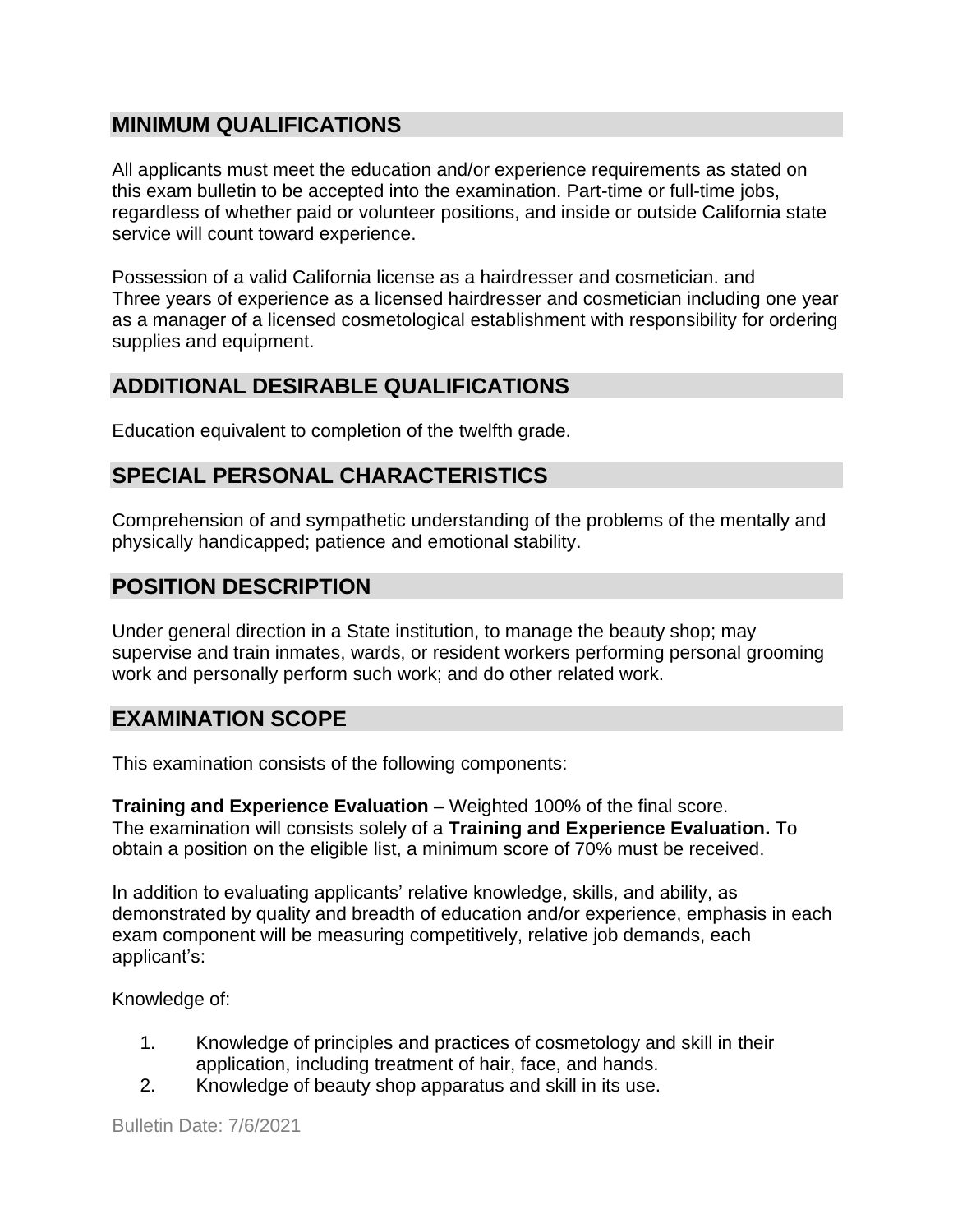- 3. Knowledge of required practices of antisepsis, sterilization, sanitation, and safety as applied to beauty shop operations.
- 4. Knowledge of principles of effective supervision.

Ability to:

- 1. Ability to read and write English at a level required for successful job performance.
- 2. Ability to direct the work of others.
- 3. Ability to manage a large beauty shop.
- 4. Ability to train inmates, wards or residents in beauty shop services.
- 5. Ability to establish rapport with inmates, wards or residents.
- 6. Ability to analyze situations accurately and adopt an effective course of action.
- 7. Ability to keep records and prepare reports.

## **ELIGIBLE LIST INFORMATION**

A Servicewide, Open eligible list for the **BEAUTY SHOP MANAGER** classification will be established for use by all state agencies.

The names of **successful** competitors will be merged onto the eligible list in order of final score regardless of exam date. Eligibility expires **12 months** after it is established. Applicants must then retake the examination to reestablish eligibility.

Veterans' Preference will be granted for this examination. In accordance with Government Codes 18973.1 and 18973.5, whenever any veteran, or widow or widower of a veteran achieves a passing score on an open examination, he or she shall be ranked in the top rank of the resulting eligible list.

Veterans status is verified by the California Department of Human Resources (CalHR). Information on this program and the Veterans' Preference Application (Std. form 1093) is available online at the following website:

#### <https://www.jobs.ca.gov/CalHRPublic/Landing/Jobs/VeteransInformation.aspx>

Additional information on veteran benefits is available at the Department of Veterans Affairs.

Career credits are not granted for examinations administered on an Open or Promotional basis.

## **PREPARING FOR THE EXAMINATION**

Here is a list of suggested resources to have available prior to taking the exam.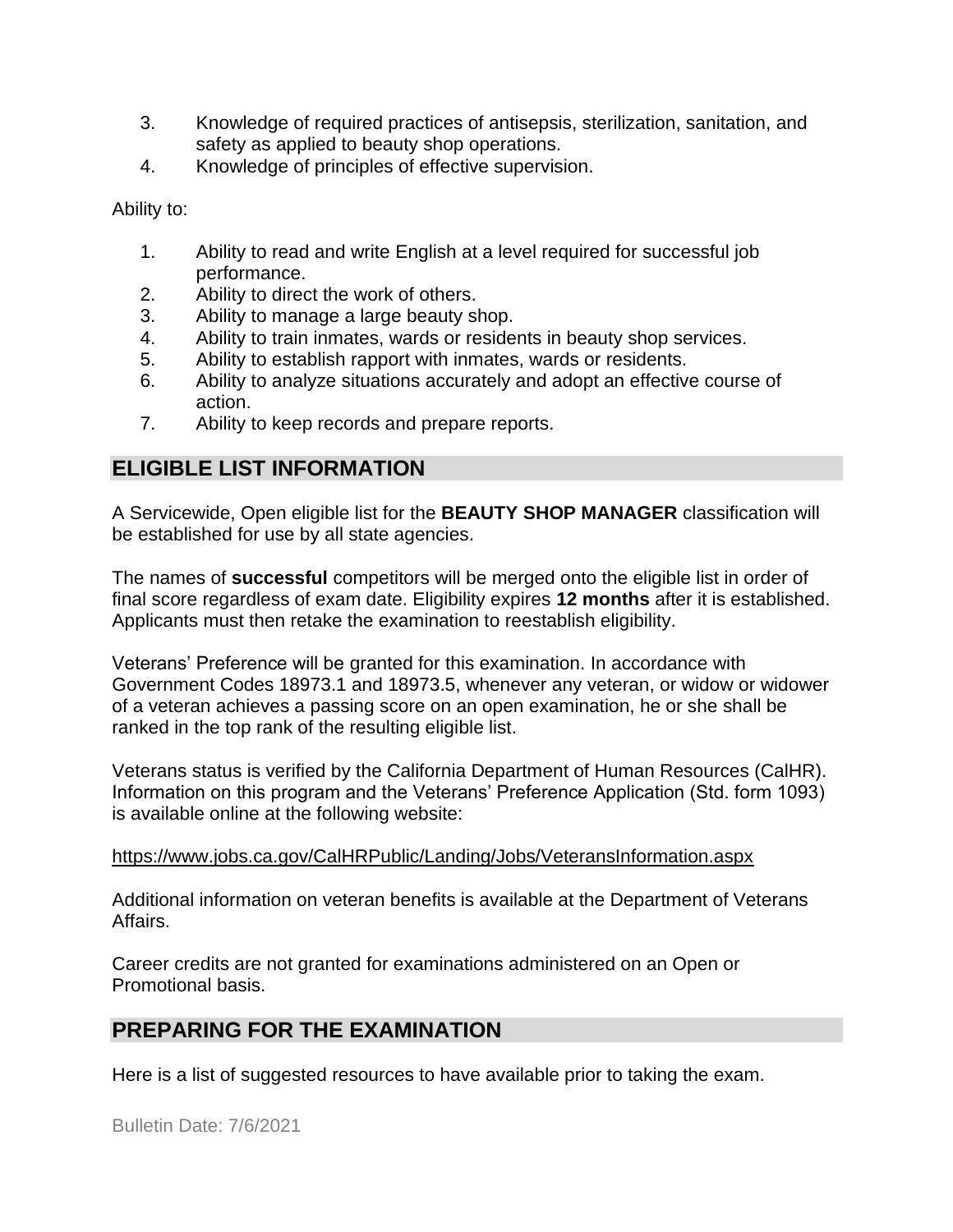- 1. **Employment History:** Employment dates, job titles, organization names and addresses, names of supervisors or persons who can verify your job responsibilities, and phone numbers of persons listed above.
- 2. **Education:** School names and addresses, degrees earned, dates attended, courses taken (verifiable on a transcript), persons or office who can verify education, and phone numbers of persons or offices listed above.
- 3. **Training:** Class titles, certifications received, names of persons who can verify your training, and phone numbers of persons listed above.

## **TAKING THE EXAMINATION**

**Step 1. Submit your application following the instructions above.**

**Step 2. [Click on this link to take the Beauty Shop Manager](https://www.surveymonkey.com/r/YPXPFC8) examination.**

**Once your application has been received and it has been determined that you meet the Minimum Qualifications for entrance into the examination, your examination will be processed, and you will receive your exam results by mail within 4 – 6 weeks of the cut-off-date stated above.**

#### **TESTING DEPARTMENTS**

Department of State Hospitals

#### **CONTACT INFORMATION**

Questions relating to this exam should be directed to:

Department of State Hospitals Selection Services Unit Monday through Friday, 8am to 5pm (excluding State Holidays) Phone: 916-651-8832 Email: **[BeautyShopManager@dsh.ca.gov](mailto:BeautyShopManager@dsh.ca.gov)**

California Relay Service: 1-800-735-2929 (TTY), 1-800-735-2922 (Voice). TTY is a Telecommunications Device for the Deaf, and is reachable only from phones equipped with a TTY Device.

## **EQUAL OPPORTUNITY EMPLOYER**

The State of California is an equal opportunity employer to all, regardless of age, ancestry, color, disability (mental and physical), exercising the right of family care and medical leave, gender, gender expression, gender identity, genetic information, marital status, medical condition, military or veteran status, national origin, political affiliation,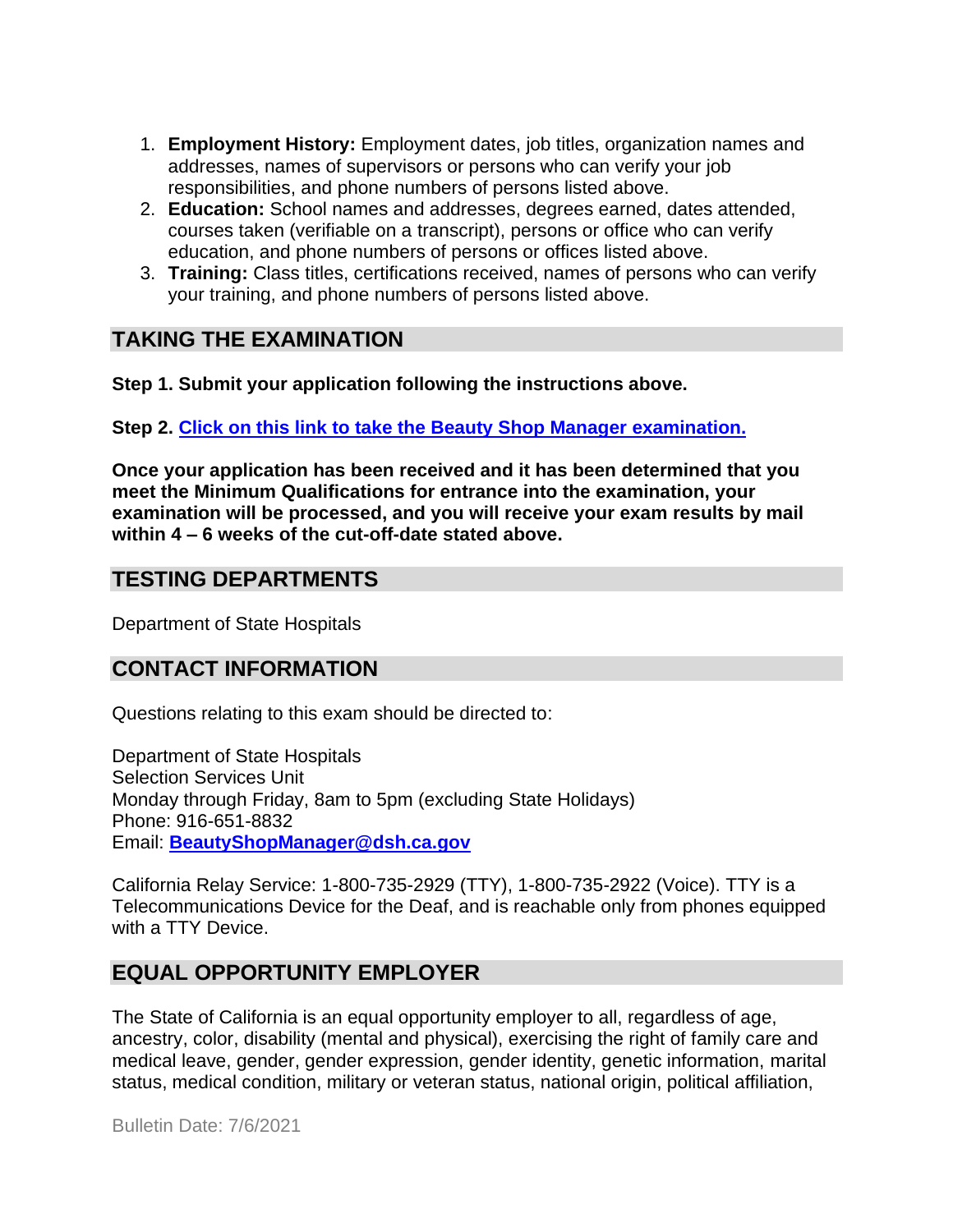race, religious creed, sex (includes pregnancy, childbirth, breastfeeding, and related medical conditions), and sexual orientation.

#### **DRUG-FREE STATEMENT**

It is an objective of the State of California to achieve a drug-free State work place. Any applicant for State employment will be expected to behave in accordance with this objective, because the use of illegal drugs is inconsistent with the law of the State, the rules governing civil service, and the special trust placed in public servants.

#### **GENERAL INFORMATION**

Examination and/or Employment Application (STD 678) forms are available at the California Department of Human Resources, local offices of the Employment Development Department, and through your CalCareer Account at the following website:

#### **http://www.CalCareers.ca.gov/**

If you meet the requirements stated on this examination bulletin, you may take this examination, which is competitive. Possession of the entrance requirements does not assure a place on the eligible list. Your performance in the examination described in this bulletin will be rated against a predetermined job-related rating, and all applicants who pass will be ranked according to their score.

The Department of State Hospitals reserves the right to revise the examination plan to better meet the needs of the service, if the circumstances under which this examination was planned change. This examination may be canceled by the Department of State Hospitals at any time prior to the establishment of the employment list. Such revision or cancelation will be in accordance with civil service laws and rules and all applicants will be notified.

General Qualifications: Applicants must possess essential personal qualifications including integrity, initiative, dependability, good judgement, the ability to work cooperatively with others, and a state of health consistent with the ability to perform the assigned duties of the class. A medical examination may be required. In open examinations, investigation may be made of employment records and personal history and fingerprinting may be required.

Eligible Lists: Eligible lists established by competitive examination, regardless of date, must be used in the following order: 1) sub-divisional promotional, 2) departmental promotional, 3) multi-departmental promotional, 4) servicewide promotional, 5) departmental open, 6) open. When there are two lists of the same kind, the older must be used first. Eligible lists will expire in one to four years unless otherwise stated on the bulletin.